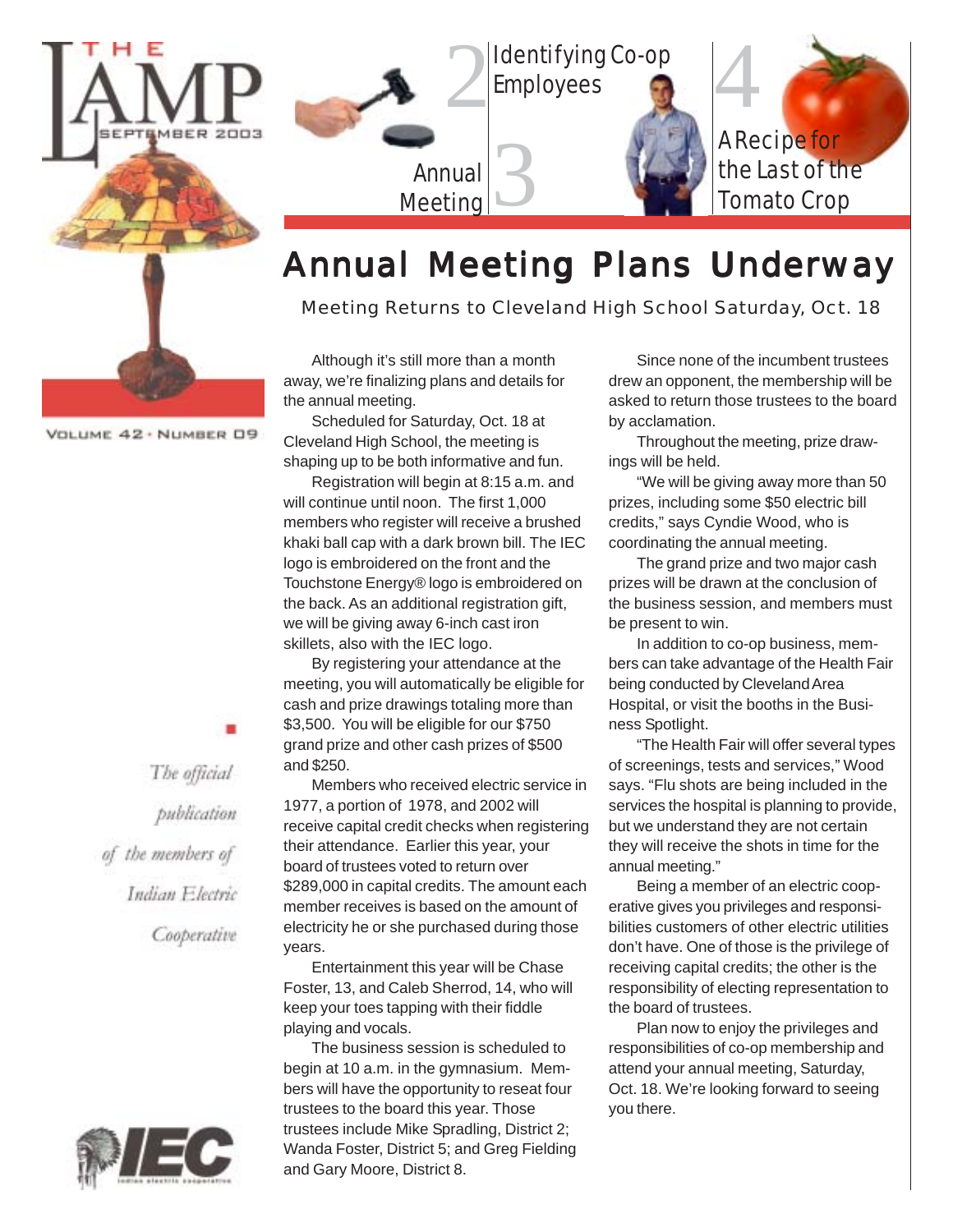### Popular Business Spotlight Returns to Annual Meeting

It was such a hit at last year's annual meeting, we're doing it again this year!

The Business Spotlight features the products and services from about 20 Cleveland area businesses. Members can visit each of the booths set up in the school's multi-purpose room, visit with the participants, sample their products, and register for prize drawings.

The Cleveland Chamber of Commerce is coordinating the Business Spotlight with IEC to give annual meeting attendees an opportunity to see what Cleveland businesses have to offer.

The Business Spotlight opens at 8:15 a.m. in conjunction with other annual meeting activities and continues until noon.

Visitors can register for prizes to be given away from each participating business. The Chamber will coordinate the drawings toward the end of the annual meeting.

According to Cyndie Wood, who is coordinating the Business Spotlight for IEC, there are no booth spaces available. For addtional information call Wood at (918) 295-9564 or (918) 358-2514.

### First Official Notice of Annual Meeting

Notice is hereby given that the 2003 Annual Meeting of Members of Indian Electric Cooperative, Inc., will be held at 10 a.m. Saturday, October 18, 2003, at the Cleveland High School Gymnasium located in Cleveland, Pawnee County, Oklahoma.

Purpose of the meeting is to act on the following matters:

1. Reports of Officers and Trustees;

2. Election of Trustees of Cooperative from Districts 2, 5 and 8;

3. All other business that may come before the meeting or any adjournments thereof.

Registration for the 2003 Annual Meeting will commence at 8:15 a.m., Saturday, October 18, and the meeting will be called to order at 10 a.m.

Each membership, whether it is a single membership or a joint membership, shall be entitled to one vote in any matter that may come before the meeting.

Memberships other than residential must present a letter on organization stationery, signed by a recognized official of the organization, indicating the bearer as the official voting representative of the organization. The bearers must present the letters at the time of registration.

Nanda Lester

Wanda Foster Secretary, Board of Trustees

#### **INDIAN ELECTRIC COOPERATIVE, INC.**



7:30 a.m. – 4:00 p.m. (Monday - Friday) (918) 358-2514 www.iecok.com

**To Report an Outage** (918) 358-2514 or 1-800-482-2750

**24-hour Service Center** (918) 295-9520

| <b>Board of Trustees</b>          |                   |
|-----------------------------------|-------------------|
| Dr. Greg Fielding, President      | District 8        |
| Loris Peckenpaugh, Vice-President | District 6        |
| Wanda Foster, Sec.-Treas.         | District 5        |
| <b>Robert Burk</b>                | District 1        |
| <b>Mike Spradling</b>             | <b>District 2</b> |
| J.W. Perry                        | <b>District 3</b> |
| Leon Day                          | District 4        |
| <b>Bill Boone</b>                 | District 7        |
| <b>Gary Moore</b>                 | District 8        |
| <b>Rock Reese</b>                 | District 9        |
| <b>Berry Keeler</b>               | District 9        |

*The Lamp* (USPS 942-940) is published monthly by Indian Electric Cooperative, Inc., P.O. Box 49, Highway 64 Southeast, Cleveland, Oklahoma 74020 for the interest of its membership. Subscription price was \$0.17 per month in 2002. Periodical postage paid at Cleveland, Oklahoma and additional mailing offices.

- Postmaster: Send address changes to The Lamp, P.O. Box 49, Cleveland, OK 74020.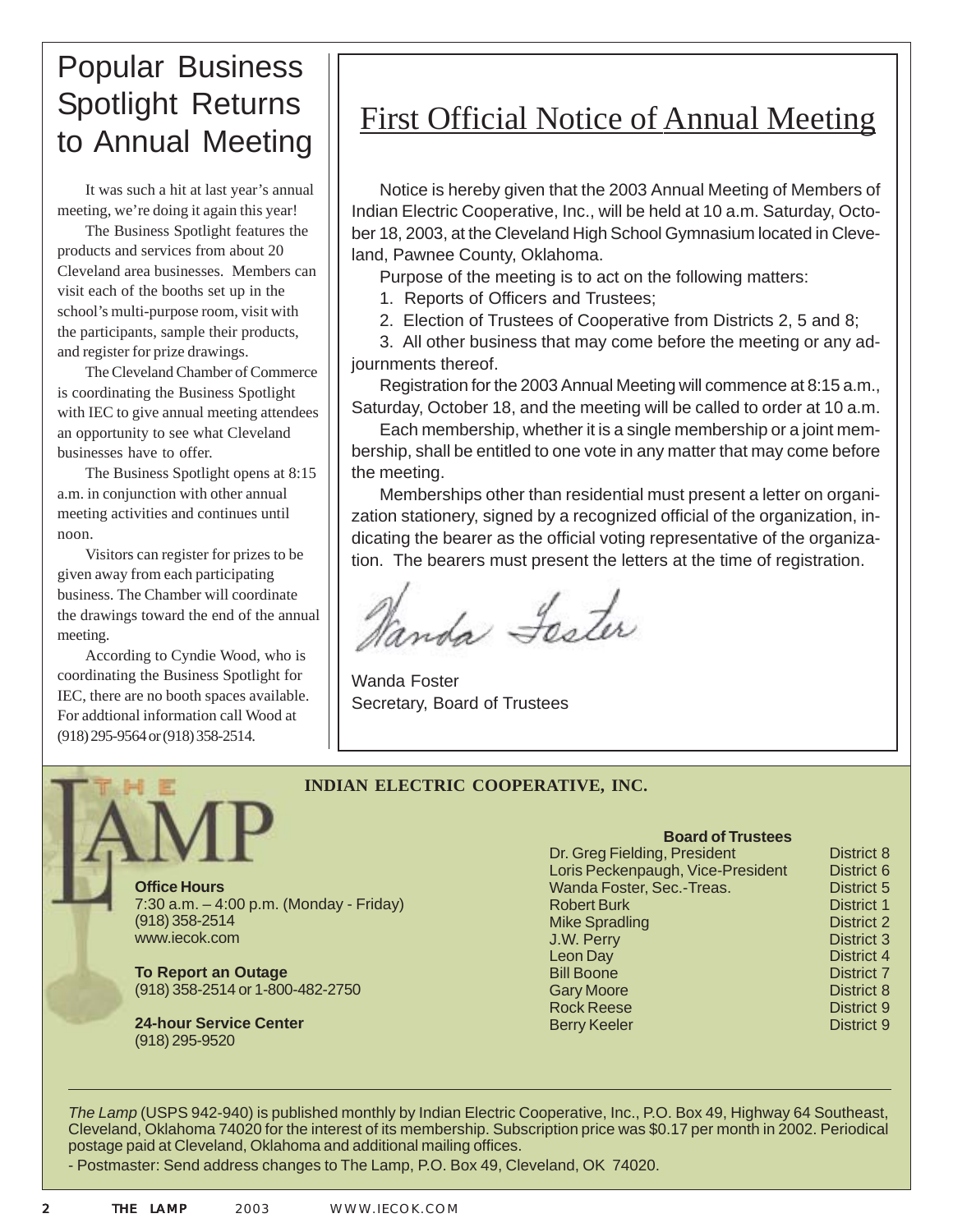# Co-op Employee Finds, Returns Stolen Property

Charlie Taylor wondered how the camera equipment he found had come to be lying in the roadway near Drumright, but he was certain the owner would want it back. How right he was.

Taylor, a technician for IEC, took the camera to the co-op's Cleveland office and began to look for the name of the owner. When Robert Graves was contacted and told his camera had been found, he was able to clear up the mystery of why it was lying in the roadway, and express his gratitude for it being found and returned.

In a letter he wrote the co-op, he writes: *"On July 3, 2003 our residence southeast of Drumright was burglarized sometime between 10 a.m. and 4 p.m.*

*We suffered the usual losses of a rural theft. In this loss was a camera bag with approximately \$2,000 worth of Nikon camera equipment.*

*Sometime after this event occurred one of your employees, a Charlie Taylor, spotted this bag of camera equipment in the middle of the road about 2 miles west of our home. He turned it into IEC and we were notified of its location. I went to IEC on 7-7-03 and retrieved the*

*bag.*

*I wish that you would personally thank Mr. Taylor for his honesty on my behalf. I am sure that Mr. Taylor is a good representative of your employees, as well as being an honest man. Thanks again.*

*Very truly yours, Robert Graves, CWD U. S. Army, Retired"* Charlie doesn't feel what he did was "any big deal."

"I'm just glad I happened to be in the right place at the right time, and could help Mr. Graves get back some of what he lost," he says.

# Oklahoma Utilities Not Affected by Massive Eastern Power Outage

Although a large portion of the northeastern part of the country was without electric service beginning August 14, authorities say no utilities in Oklahoma were threatened.

According to information released by the North American Electric Reliability Council (NERC), major losses of electric load occurred in the northeastern U.S. and Canada beginning shortly after 4 p.m. EST. Although the exact cause of the massive outage was not known at press time, authorities were able to determine it was not the result of a physical or cyber terrorist attack.

A representative for KAMO Power, IEC's power supplier, said initially KAMO and its power supplier, Associated Electric Cooperative, saw some 'shifts in the flow' of electricity, but there were no power supply issues for the KAMO-Associated family of cooperatives. He added no power supply issues were anticipated.

A NERC spokesman said about 61,800 megaWatts (MW) were lost during the outage.

"The disturbance appears to have largely been caused by the loss of several major transmission lines, which caused additional lines to go out of service. Although the event was felt throughout the entire Eastern Intercon-

nection, utilities in the south and western part of the Interconnection were not affected.

# How to Identify Our Employees

Posing as a utility company representative is a common practice for someone hoping to run a scam or perpetrate a crime on unsuspecting people.

We want our employees to be easily recognizable to you when they are on your property. Rick Davis, IEC's manager of operations, says co-op service personnel can be identified by:

*\* A blue uniform bearing their name and our IEC logo; and*

*\* A white vehicle bearing the round IEC logo on the doors.*

Davis encourages you to call the coop at (918) 358-2514 to verify the identity of someone claiming to be an IEC employee.